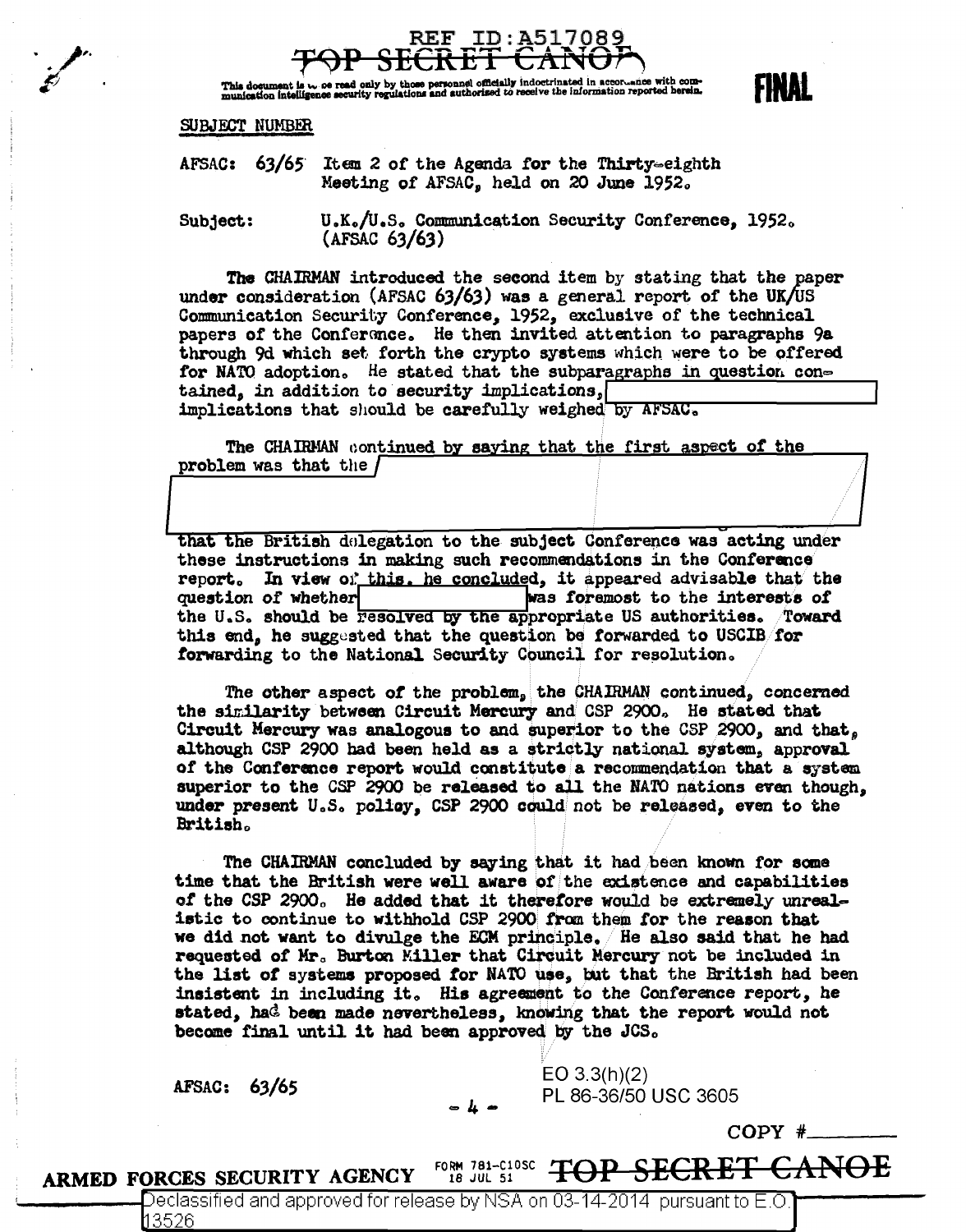

This document is  $\sim$  oe read only by those<br>munication intelligence security regulations ation reported herein.

AFSAC: 63/65

 $EO 3.3(h)(2)$ PL 86-36/50 USC 3605

The CHAIRMAN then requested the views of the members.

The CHAIRMAN replied that he had singled out Mercury because it was tied in with the CSP 2900 problem. He pointed out that the  $U_0S_0$ had already released the AFSAM 7 and AFSAM 47 for NATO use, and added that the problem involved the overall implications **rather** than MERCURY alone. He also expressed the personal opinion that Comconsideramunication Security should precede tions.

GENERAL DUFF referred to the U.S. policy that the best Crypto principal be reserved exclusively for U.S. use and inquired what such a system would be.

After a brief discussion of the principles of the CSP 2900 and Circuit Mercury by Mr. Friedman, the CHAIRMAN commented that CSP 2900 was not the best system. He added that the Navy had the CSP 2300. a modification of the CSP 2900, which was superior to the 2900.

CAPTAIN HOWETH stated that the decision to reserve the CSP 2900 had been made after the 1951 COMSEC Conference when there were insufficient quantities of the CSP 2300 to consider it as a system.

A brief discussion of the various systems followed and Mr. FRIEDMAN pointed out some facts which further established the point that the British are fully informed on the principles of the ECM and, in addition, have some knowledge of the CSP 2900.

CAPTAIN HOWETH expressed the opinion that the original reason for withholding one system for exclusive U.S. use was the possibility that at some time the British Commonwealth might collapse.

ADMIRAL WENGER confirmed that such a possibility had been considered and added that the consideration of flexibility alluded to by the Chairman was also among the other reasons for withholding an exclusive U.S. system.

CAPTAIN HOWETH inquired if MERCURY could be made compatible with CSP 2900.

MR. FRIEDMAN commented that it probably could not.

-5-

AFSAC: 63/65

 $COPY$  #

**TOP SECRET CANOE** FORM 781-C10SC ARMED FORCES SECURITY AGENCY 18 JUL 51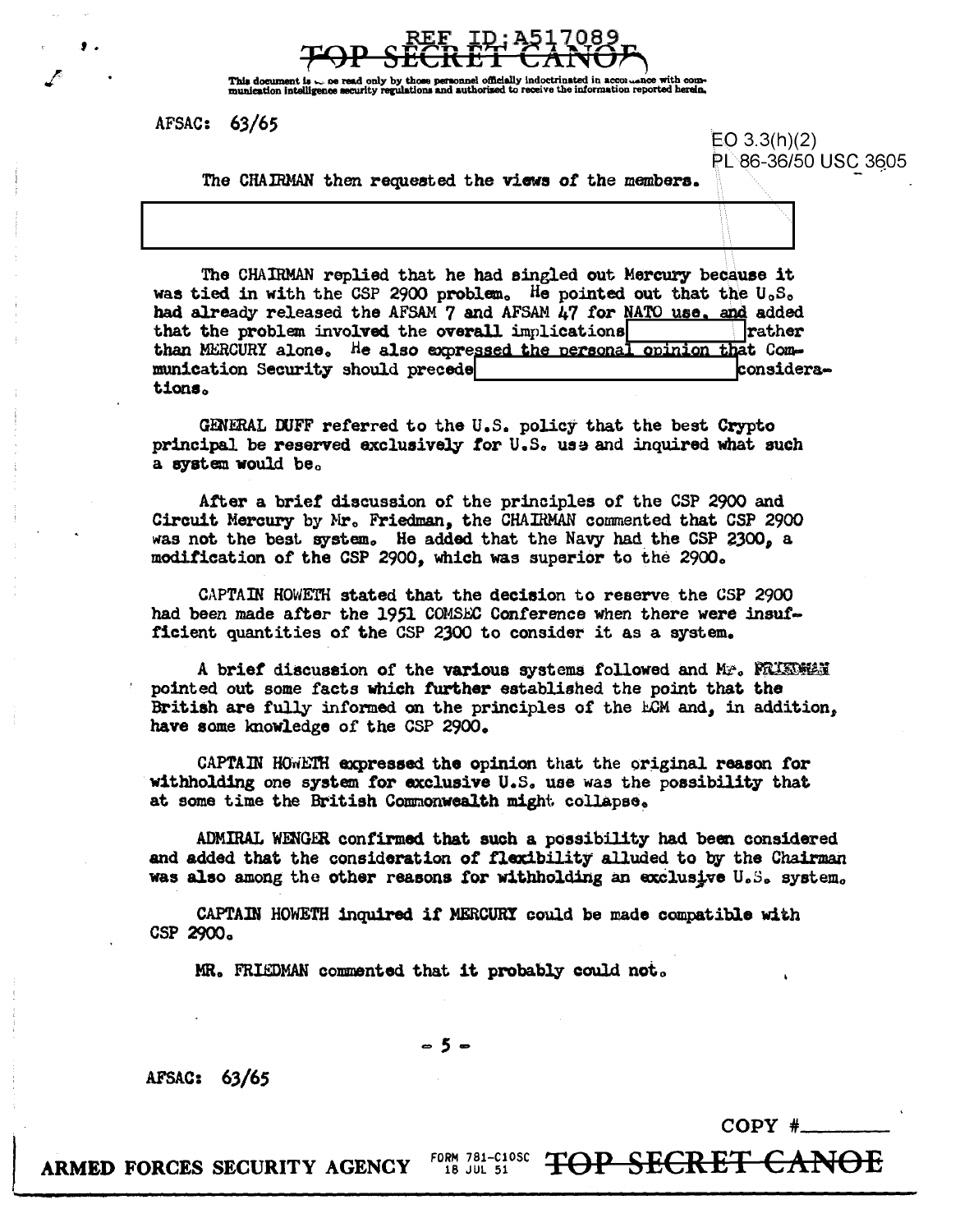

al officially indoctrinated in accoruance with com-This document is  $\omega$ , se read only by those personnel officially indoctrinated in accordance with com-<br>munication intelligence security regulations and authorized to receive the information reported herein.

AFSAC: 63/65

CAPTAIN HOWETH inquired if there was still security to be gained by maintaining the CSP 2900 exclusively as a U.S. system.

The CHAIRMAN replied that the experts assured him that the security of the machine was dependent upon the security of the key lists and rotors.

CAPTAIN HOWETH stated that he had never been able to accept that opinion.

The CHAIRMAN also stated that, against known exhaustion attacks, the CSP 2900 was secure. He added that he was not in favor of giving the CSP 2900 to NATO although it could be offered for high level Combined use. He also stated that 200 machines would be required for high level Combined communications and 1000 for general Combined communications and added that since we did not have sufficient quantities to solve the NATO problem, there was nothing to gain in discussing that problem at the present time.  $EO 3.3(h)(2)$ 

PL 86-36/50 USC 3605

The CHAIRMAN agreed that it was not possible.

CAPTAIN HOWETH expressed the opinion that would not dry up completely but that it would be materially reduced. He added that

The CHAIRMAN commented that the MATO requirements for diplomatic communications would be insignificant. He then stressed the implicaand expressed the opinion that the tions of the problem on other intelligence people who were not represented here should have an opportunity to express an opinion in the matter. The other aspect of the problem, he stated, was strictly the concern of the Services and the Joint Chiefs of Staff.

The CHAIRMAN restated the issue by saying the release of a highly secure system to NATO would enable the NATO countries to improve the security of all of their communications. In addition, because of laxness of security in NATO countries, potential opponents and non-NATO nations would soon obtain knowledge of these systems and thereby increase the security of their communications. The end result, he stated, would be to materially reduce the quantity  $\Box$ 

 $= 6 -$ 

AFSAC: 63/65

 $COPY$  #

FORM 781-C10SC TOP SECRET CANOE ARMED FORCES SECURITY AGENCY 18 JUL 51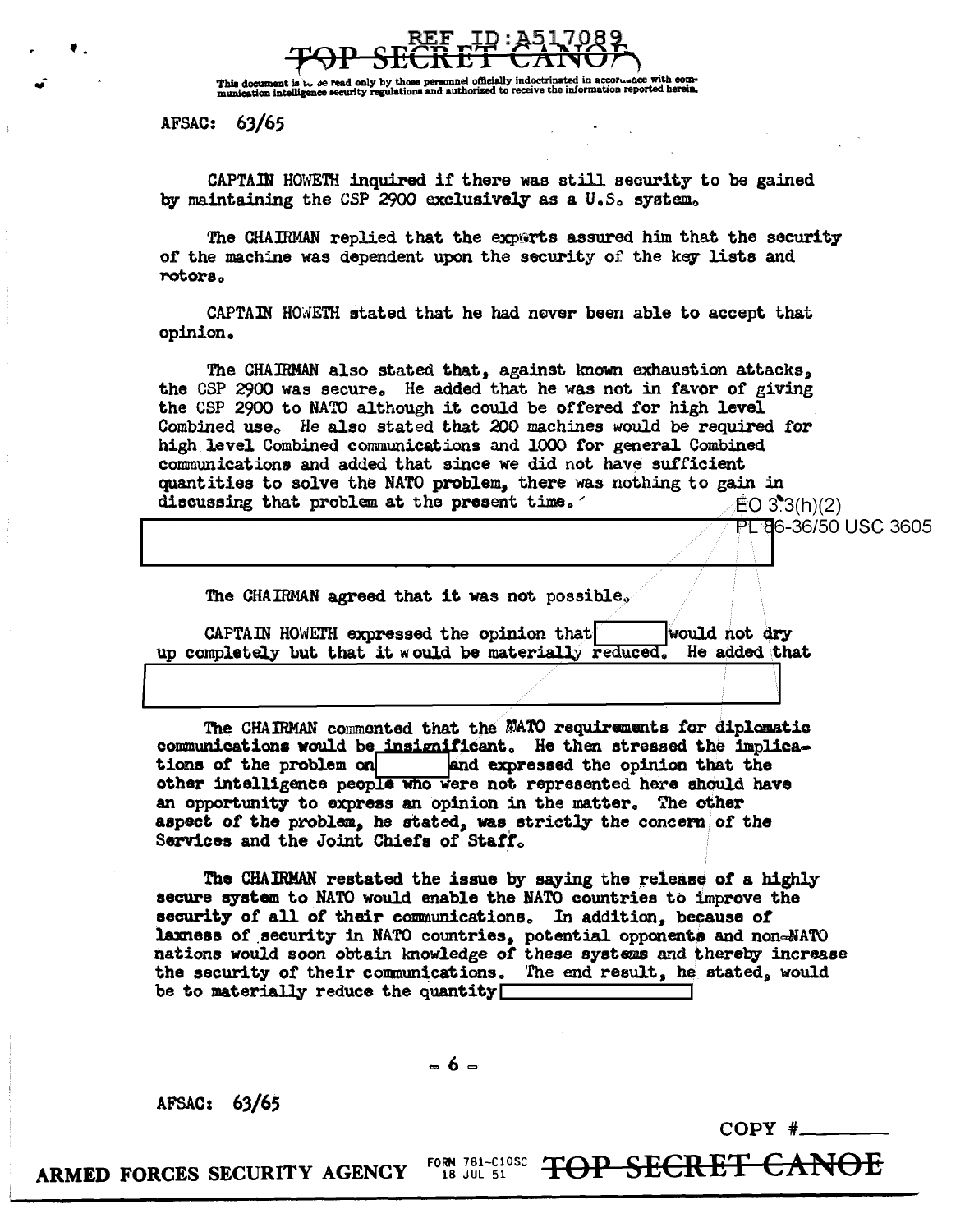

This document is  $\Box$  we read only by those personnel officially indoct munication intelligence security regulations and authorized to receive ted in acco<sub>re</sub> to with com-<br>information reported herein.

## AFSAC: 63/65

# $EO$  3.3(h)(2) PL 86-36/50 USC 3605

MR. FRIEDMAN oxpressed another reason for advising USCIB of the problem. He stated that it might be possible for the U.S., through an extremely expensive  $\sim$  development program, to devise rapid analytical machinery that would enable the U.S. to come out on top of the game, purely by virtue of physical resources. He added that the members of USCIB should be thinking in terms of such an eventuality 1f| were to be maintained.

GENERAL SAMFORD made a motion that the question of whether COMSEC was foremost to the interests of the U.S. be forwarded, via USCIB, to the National Security Council for resolution.

This was agreed.

ADMIRAL AMMON proposed that the second aspect of the problem concerning the report of the UK/US COMSEC Conference and the release of circuit Mercury to NATO be referred to an ad hoc committee for study and recommendation.

CAPTAIN HOWETH added that the ad hoc group should also consider the implications of the possible release of CSP 2900 to the British for Combined use.

This was agreed.

It was also agreed that the Chairman, AFSAC, would apprise the Joint Chiefs of Staff that the problem of whether COMSEC l Mas foremost to the interests of the U.S. had been forwarded to the NSC for resolution.

The CHAIRMAN called the first meeting of the ad hoc committee for 1330 on Tuesday, 24 June 1952, in Room 19-125 Naval Security Station. and requested that the composition of the ad hoc committee be limited to one member from each Service and one from AFSA.

DECISION: (20 June 1952) AFSAC agreed:

- (1) to forward to the N.S.C. for adjudication, via USCIB, the question of whether Communication Security is foremost to the interests of the U.S.
- (2) that the Chairman, AFSAC, would apprise the Joint Chiefs of Staff of the foregoing decision.

- 7 -

AFSAC: 63/65

 $COPY \#$ 

FORM 781-C10SC<br>18 JUL 51 **TOP SECRET CANOE** ARMED FORCES SECURITY AGENCY